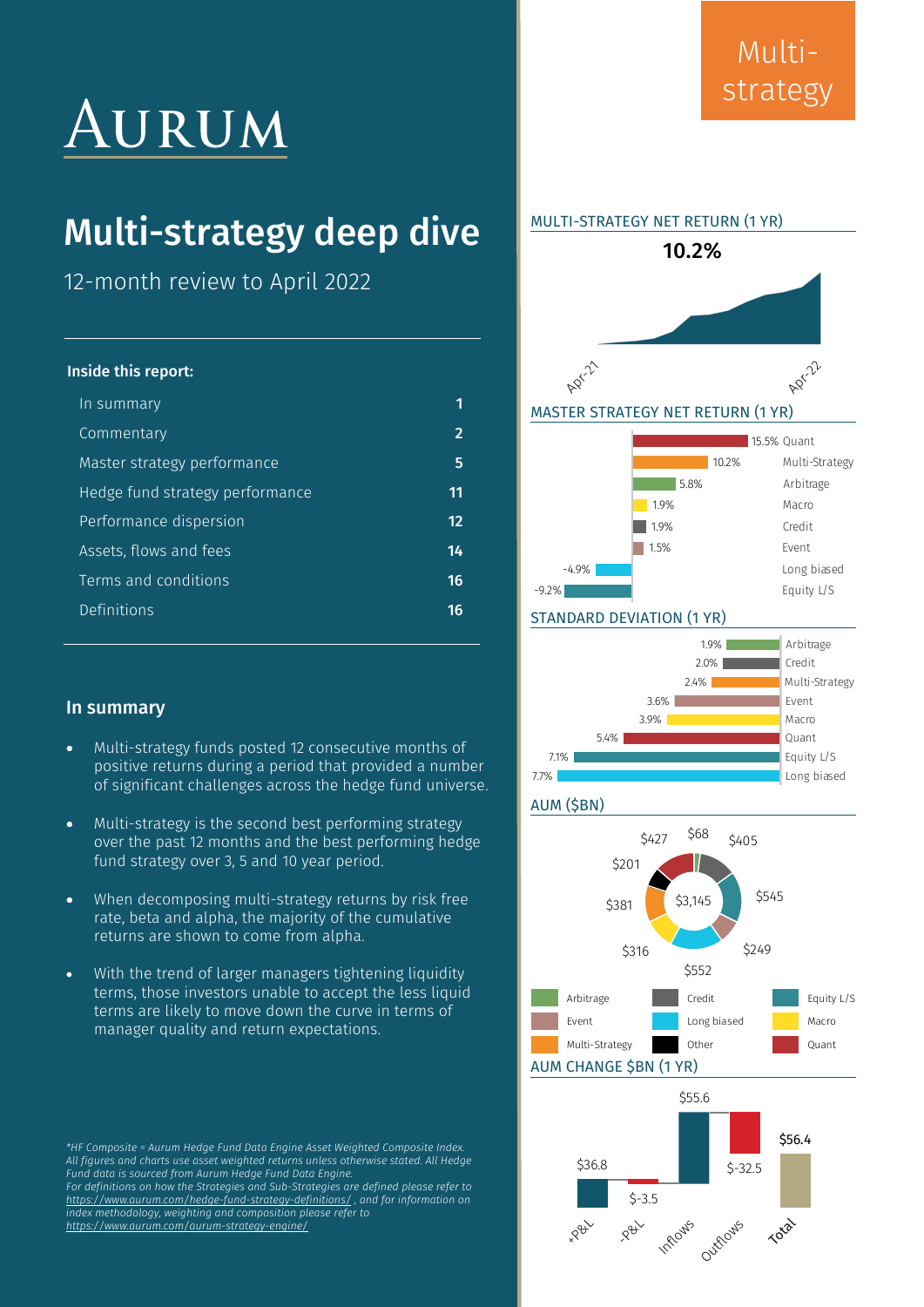#### **Overview**

<span id="page-1-0"></span>The past 12 months are an interesting period to review hedge fund performance, particularly for multi-strategy, which was the most consistent strategy during this period. Multi-strategy funds posted 12 consecutive months of positive returns during a period that provided a number of significant challenges across the wider hedge fund universe. The period under review encompassed the second year of the covid-19 pandemic, during which the roll-out of vaccine programs worldwide started to provide hope that economies and life in general would start to normalise. Then, in the beginning of 2022 we saw the breakout of a war in Ukraine, internationally imposed sanctions on Russia, a humanitarian crisis and major disruption to energy supplies, particularly in Europe.

#### Multi-strategy funds posted 12 consecutive months of positive returns during a period that provided a number of significant challenges across the hedge fund universe.

The early stages of the pandemic in 2020 saw drastic interest rate cuts, quantitative easing and massive fiscal stimulus packages. In somewhat of a reversal, the past year has been characterised by talk and anticipation of quantitative tapering, inflationary pressures and eventually interest rate hikes, which started in the very latter part of the period under review. Strategies that were in favour during 2020, were more benign in 2021 and visa-versa; however, multi-strategy funds appear to have been effective in both periods. While returns in the past 12 months were not as strong as the 12 months prior, they were still very respectable and much more consistent and controlled.

Multi-strategy is the second-best performing strategy over the past 12 months and the best performing hedge fund strategy over 3, 5 and 10 years. At the same time, it exhibits one of the lowest volatilities and achieves the highest Sharpe ratio benefitting from the funds' highly diversified portfolios.

#### Returns derived from Alpha

Its correlation to bonds and equities is low and when decomposing returns by risk free rate, beta and alpha, the majority of the cumulative returns are shown to come from alpha [\(page 10\)](#page-9-0).

#### **Dispersion**

Dispersion in the 25<sup>th</sup> to 75<sup>th</sup> percentile and 10<sup>th</sup> to 90<sup>th</sup> percentile is below the median when compared to various standalone hedge fund<br>Multi-Strategy strategies with arbitrage exhibiting the tightest dispersion and longbiased exhibiting the highest dispersion [\(page 12\)](#page-11-0). Quant, macro and equity l/s, as well as the \*HF Composite all exhibit significantly

#### 10th – 90th PERCENTILE 12M ROLLING NET PERFORMANCE SPREAD



higher dispersion between the 10<sup>th</sup> and 90<sup>th</sup> percentile than multi-strategy funds; the statistics are all the more impressive given that multi-strategy has also delivered the second highest median return, closely behind quant.

#### Performance

The past 12 months have been a period of positive performance for the multi-strategy peer group, with a 12-month net return of 10.2%, which is not quite as high as the previous year, but nonetheless very respectable and higher than the long term historical average performance of the strategy (8.2% over a 10 year period).

There have been two months in the last 12 months that were particularly challenging for hedge funds, November 2021 and January 2022. Despite most hedge fund strategies generating negative performance in those months, multi-strategy funds exhibited positive performance on both of those occasions. The HF Composite return was also negative in February and April 2022. In February 5 out of the 8 master strategy classifications were down for the month, while in April 4 of the 8 strategies were down. These months also saw negative returns for both bonds and equities, with April being one of the worst months on record for fixed income markets, while global equities sold off over 8%\*\*\*. Against this backdrop, multistrategy posted an extremely strong month (+1.9%) while areas like credit and equity L/S oriented strategies were negative.

Quant (+15.5%) is the only hedge fund master strategy that has performed better than multi-strategy during this 12-month period. Arbitrage (+5.8%), macro (+1.9%), credit (+1.9%), and event driven (+1.5%) were also positive, while equity l/s (-9.2%) and long biased (-4.9%) are the only strategies that have experienced negative performance over 12 months primarily driven by losses in Q1 2022 and April 2022.

Multi-strategy funds significantly outperformed the average return across the master strategies. There are three reasons for this: (i) multi-strategy funds have the ability to allocate capital and resources dynamically to the strategies with the best opportunity set; (ii) being so diversified with exposure across a range of different strategies that are not correlated to each other allows multi-strategy funds to utilise leverage, which further enhances their returns; (iii) many of the multistrategy funds have more of a relative value bias and take significantly less 'asset class beta' risk. As a result, multistrategy is consistently one of the best performing hedge fund strategies when assessed over a market cycle.

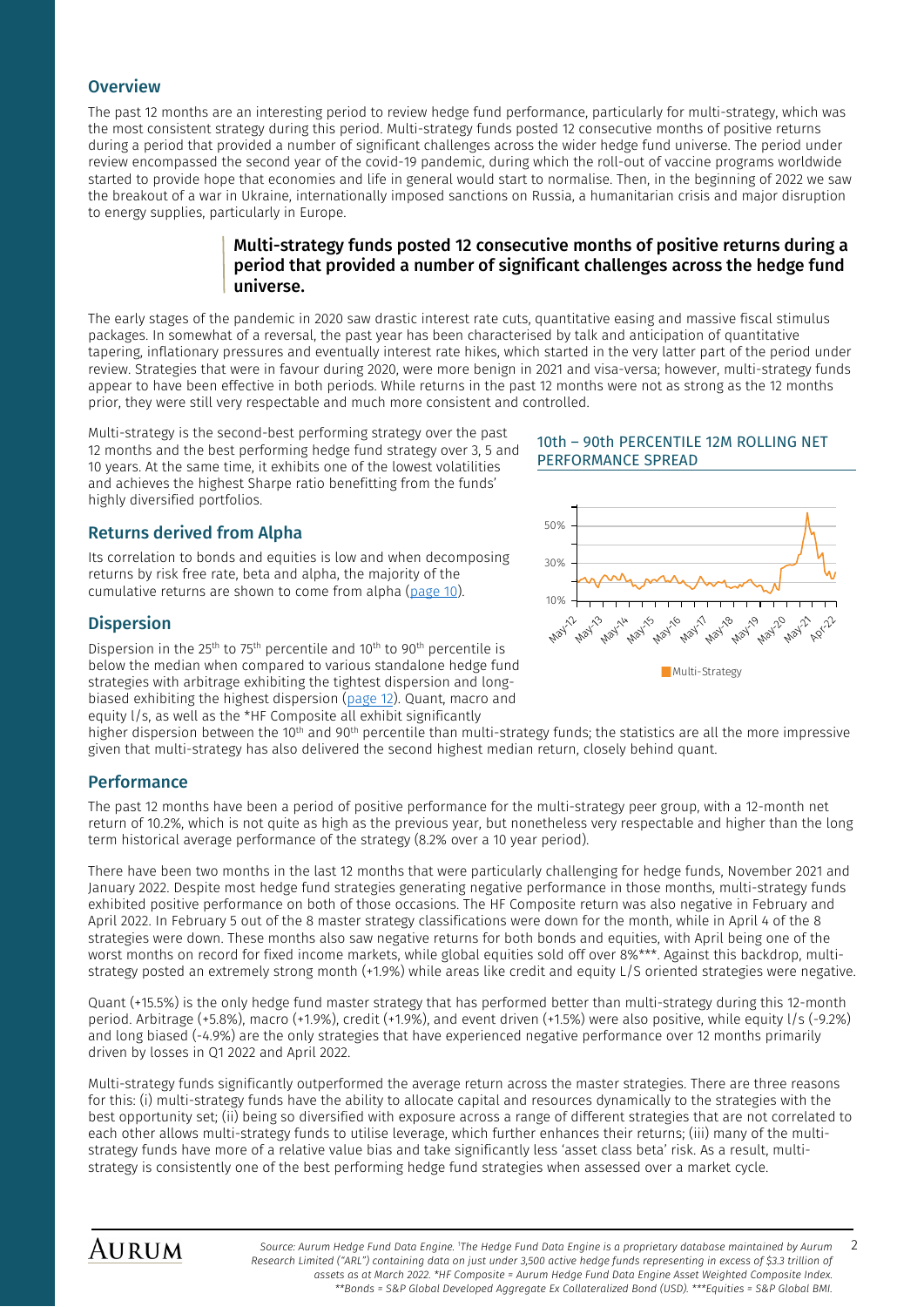Multi-strategy funds invest across a broad range of areas and Aurum's Hedge Fund Data Engine<sup>1</sup> does not have industrywide data on the performance attribution of the underlying sub-strategies within multi-strategy funds. However, examining the performance of hedge fund strategies on a standalone basis sheds some light into the main drivers of multi-strategy funds' recent returns.

#### **Quant**

Looking at some of the master strategies in a bit more detail, over the past year, the clear standout is quant. Quant strategies tend to perform better in higher volatility environments in which there are more dislocations and price inefficiencies to capitalise on. The market turbulence shift from low volatility to high volatility can be tricky for quant funds, but once in a higher volatility market, the opportunity set is greatly improved, and this has been the case since March 2020. All quant sub-strategies (stat arb, quant EMN, CTA, quant macro and risk premia) rank in the top half by performance over the past year, with the biggest standouts at a sub-strategy level being CTAs and quant macro/GAA. It should also be noted that – with the exception of stat arb – for much of the last 5 years, it has been an exceptionally poor period for quant, so the recent outperformance is welcome.

#### Event

Event was having a decent run of prior performance, but has struggled thus far in 2022. The good run of performance was on the back of continued high volume of corporate transactions, while index rebalancing and event strategies with a beta component like activist or 'value with a catalyst' had also done well. Nevertheless, the market selloff in the beginning of the year slowed down corporate actions, spreads widened and softer catalyst strategies with a beta component found the market conditions challenging.

#### Arbitrage and Macro

Arbitrage strategies had lacklustre performance during 2021 but recent performance has been stronger making Arbitrage one of the better performing strategies over the past 12 months. Following a similar trajectory, macro was more muted during most of 2021 but has been a strong performer thus far in 2022. The first half of 2020 saw nominal interest rates decline to almost zero, while Q1, 2022 has seen increasing yields and a flattening of the yield curve. By contrast, the period in between, however, was a fairly benign period for interest rate trading, with interest rates pegged close to zero in anticipation over the timing when central banks would start to hike rates.

#### Equity long/short

Equity long/short and equity long-biased are the two areas that were most challenged, particularly at the end of 2021 and the start of 2022. Both of these strategies are negative at the time of publication in 2022 and 100% of the 12-month rolling losses in equity l/s can be attributed to Q1, 2022. The strategy has been impacted by a massive rotation out of growth stocks (predominantly in technology and consumer names) that had benefitted from a low interest rate environment, into more value-oriented names that would do well in an inflationary environment.

While equity l/s as a standalone strategy performed poorly, fundamental equity investing has nonetheless still been an important driver of returns for multi-strategy funds over the past year. We note that traditional equity l/s performance is not necessarily the best proxy for equity returns within multi-strategy hedge funds, many of which access equities through their multi-PM fundamental equity market neutral ("fundamental EMN") platforms. These multi-PM equity market neutral platforms within multi-strategy funds are hugely diversified, typically having negligible beta or style factor exposure, and are highly levered, resulting in unique risk/return characteristics that cannot be replicated by any standalone substrategy. Looking at the equity l/s sub-strategies over the past 12 months, fundamental EMN is the only one that is positive, albeit marginally, while traditional equity l/s across all regions produced negative returns and are clustered at the bottom of the rankings.

#### **Commodities**

While it is not a master strategy but rather characterised as a sub-strategy, we feel it is important to mention commodities, which have had an extraordinary year. As a result of exceptional volatility in commodity markets and clear supply issues in energy, agricultural commodities and metals, commodities were the best performing sub-strategy over the past 12 months and a number of multi-strategy funds benefited from having reasonable exposure to the space.

#### Assets Under Management

#### New fund launches and growth of some smaller multi-strategy funds account for the growth of AUM through net subscriptions.

In terms of asset growth, we see around \$56.4bn of growth in AUM of the multi-strategy group, of which \$33.3bn can be attributed to performance and \$23.1bn to net inflows. We note that a number of the largest and most successful multistrategy hedge funds are currently closed to additional capital, and even return profits to investors at the end of each year. New fund launches and growth of some smaller multi-strategy funds account for the growth of AUM through net subscriptions.

At the time of publication the Aurum Hedge Fund Data Engine tracks 165 multi-strategy funds with aggregate AUM of \$381.1bn. It is interesting to note that the 10 largest Multi-Strategy Funds account for more than half of these assets and the top 20 account for over 70% of the assets, so the strategy is dominated by a very small number of very large funds.

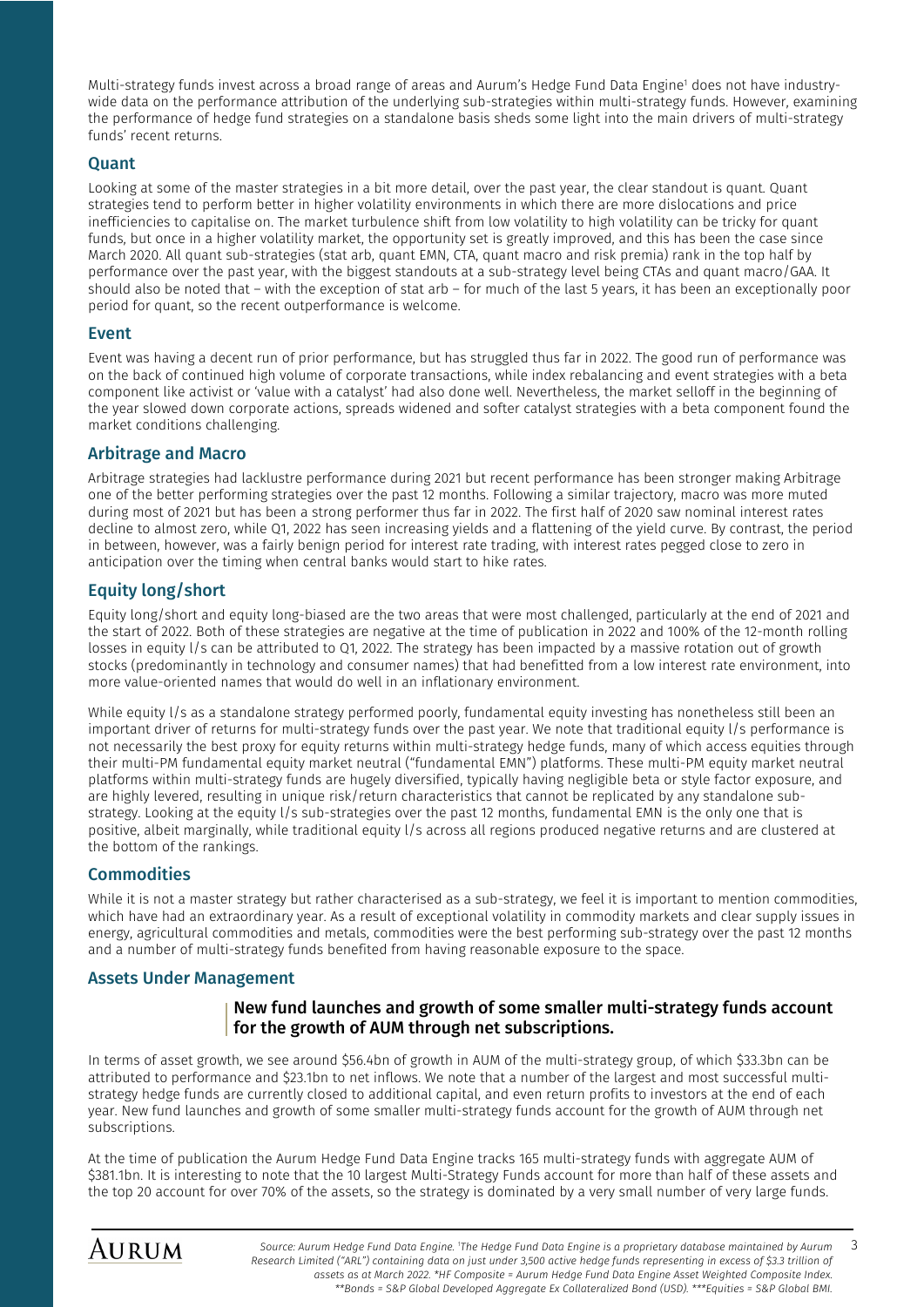#### Conclusion

This past 12 months has been another very solid period for multi-strategy funds, generating consistent high quality returns both from an absolute return basis, as well as relative to other strategies. Multi-strategy funds, which tend to be larger in size, provide industry-leading infrastructure and support to portfolio managers and they have the ability to attract some of the best talent from the industry. They can strategically allocate capital, they run very diversified portfolios, and utilise leverage to enhance returns. All of these attributes have served multi-strategy funds well over the period of observation, and is likely to put them in a strong position to continue to do so. The big challenge facing allocators to the space relates to trend of many of the biggest funds tightening their liquidity terms (i.e. longer lock ups and restrictions on the timing and rate of capital withdrawals). Median performance over 12m of the strategy significantly lags the weighted average performance, implying that the largest funds are also responsible for driving the majority of these returns. If investors are unable to accept the less liquid terms, it is likely to result in a move down the curve in terms of manager quality and return expectations based on observations of performance in the multi-strategy space over the last few years.

#### CUMULATIVE NET RETURN OF MASTER STRATEGIES (1 YR)

| Net Performance | Mav-21 Iun-21 |          | Jul-21   | <b>Aug-21</b> | Sep-21   | Oct-21   |          |           | Nov-21 Dec-21   Jan-22 Feb-22 Mar-22 Apr-22 |          |          |          | <b>YTD</b> | 12M       |
|-----------------|---------------|----------|----------|---------------|----------|----------|----------|-----------|---------------------------------------------|----------|----------|----------|------------|-----------|
| <b>Quant</b>    | 1.12%         | $-0.22%$ | 1.13%    | 0.50%         | 0.09%    | 1.15%    | $-1.24%$ | 2.76%     | 0.95%                                       | 0.69%    | 3.93%    | 3.81%    | 9.66%      | 15.54%    |
| Multi-Strategy  | 0.25%         | 0.18%    | 0.35%    | 0.97%         | 2.23%    | 0.16%    | 0.54%    | 1.19%     | 0.94%                                       | 0.37%    | 0.67%    | 1.94%    | 3.98%      | 10.22%    |
| Arbitrage       | 0.14%         | 0.23%    | $-0.24%$ | $-0.07%$      | 0.85%    | 0.46%    | 0.54%    | $-0.07\%$ | 1.11%                                       | 0.68%    | 0.42%    | 1.60%    | 3.87%      | 5.80%     |
| <b>Macro</b>    | 0.71%         | $-0.67%$ | $-0.80%$ | 0.62%         | $-0.01%$ | $-1.61%$ | $-1.06%$ | 1.00%     | 0.82%                                       | $-0.61%$ | 2.03%    | 1.57%    | 3.85%      | 1.94%     |
| <b>■</b> Credit | 1.00%         | 0.72%    | 0.19%    | 0.52%         | 0.55%    | 0.38%    | $-0.31%$ | 0.58%     | $-0.32%$                                    | $-0.55%$ | 0.05%    | $-0.88%$ | $-1.70%$   | .91%      |
| Event           | 0.70%         | 0.39%    | $-0.60%$ | 1.28%         | 0.70%    | 1.23%    | $-0.96%$ | 1.33%     | $-1.74%$                                    | $-0.37%$ | 0.75%    | $-1.13%$ | $-2.48%$   | .52%      |
| Long biased     | 1.66%         | 0.94%    | 0.16%    | 1.19%         | $-2.17%$ | 2.09%    | $-1.76%$ | 2.22%     | $-3.43%$                                    | $-1.43%$ | 0.18%    | $-4.44%$ | $-8.87%$   | $-4.95%$  |
| Equity $L/S$    | $-0.31%$      | 1.49%    | $-0.55%$ | 1.32%         | $-0.90%$ | 2.34%    | $-2.91%$ | $-0.12%$  | $-4.87%$                                    | $-1.25%$ | $-0.64%$ | $-2.95%$ | $-9.42%$   | $-9.18%$  |
| HF Composite*   | 0.67%         | 0.55%    | $0.00\%$ | 0.91%         | $-0.25%$ | 1.15%    | $-1.26%$ | $1.16\%$  | $-1.66%$                                    | $-0.57%$ | 0.81%    | $-0.60%$ | $-2.01\%$  | 0.88%     |
| Bonds**         | 0.49%         | $-0.39%$ | 1.31%    | $-0.50%$      | $-1.95%$ | $-0.26%$ | -0.48%   | $-0.23%$  | $-2.28%$                                    | $-1.30%$ | $-2.90%$ | $-5.61%$ | $-11.60%$  | $-13.39%$ |
| Equities***     | 1.33%         | 1.04%    | 0.32%    | 2.35%         | $-4.08%$ | 4.65%    | $-2.90%$ | 3.79%     | $-5.32%$                                    | $-2.39%$ | 1.70%    | $-8.10%$ | $-13.62%$  | $-8.14%$  |

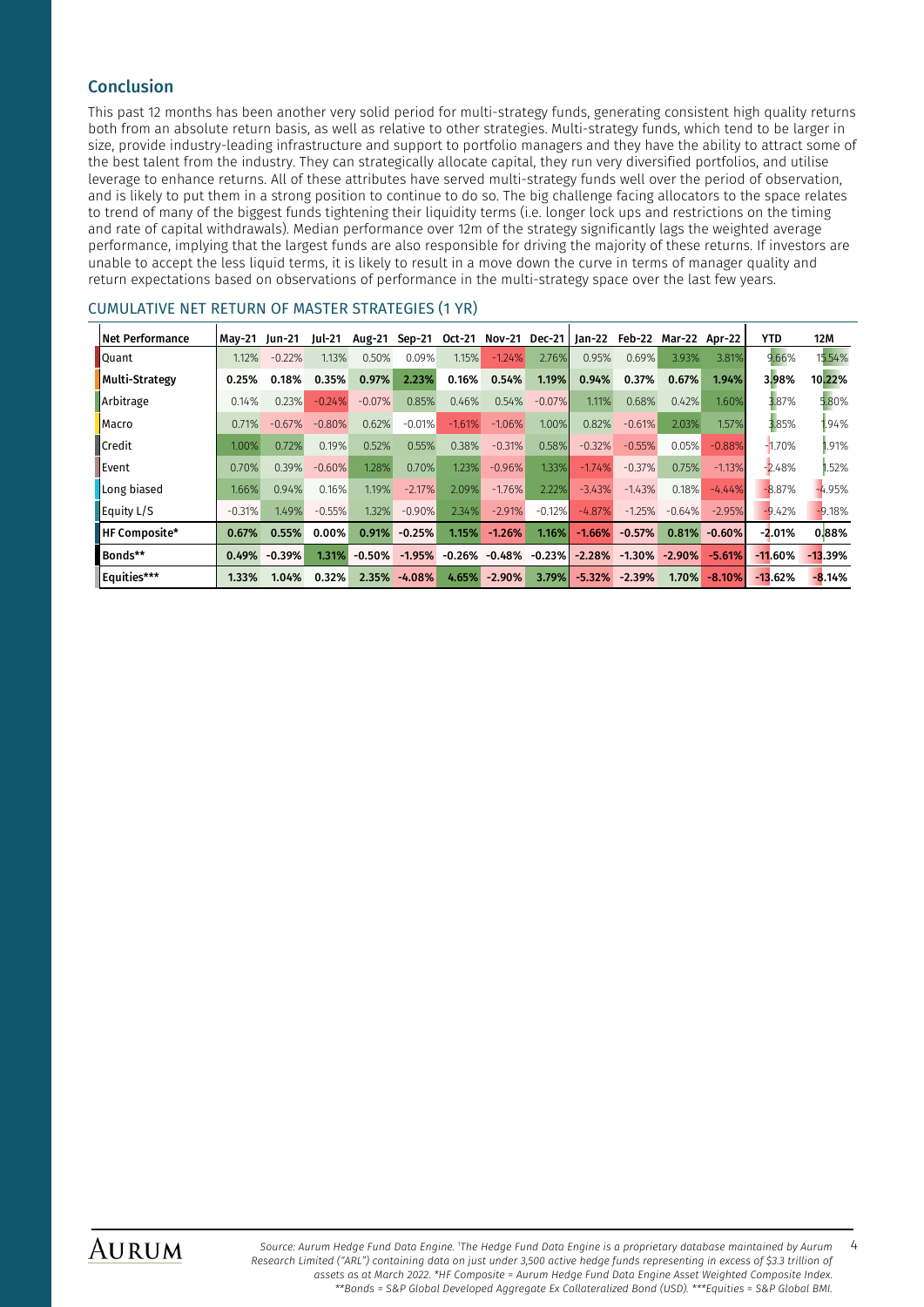#### <span id="page-4-0"></span>NET MONTHLY RETURN (5 YR)



#### COMPARATIVE RETURN VS HF COMPOSITE (1 YR) NET RETURN (ANNUALISED)





#### VOLATILITY "VOL" (ANNUALISED)



### **AURUM**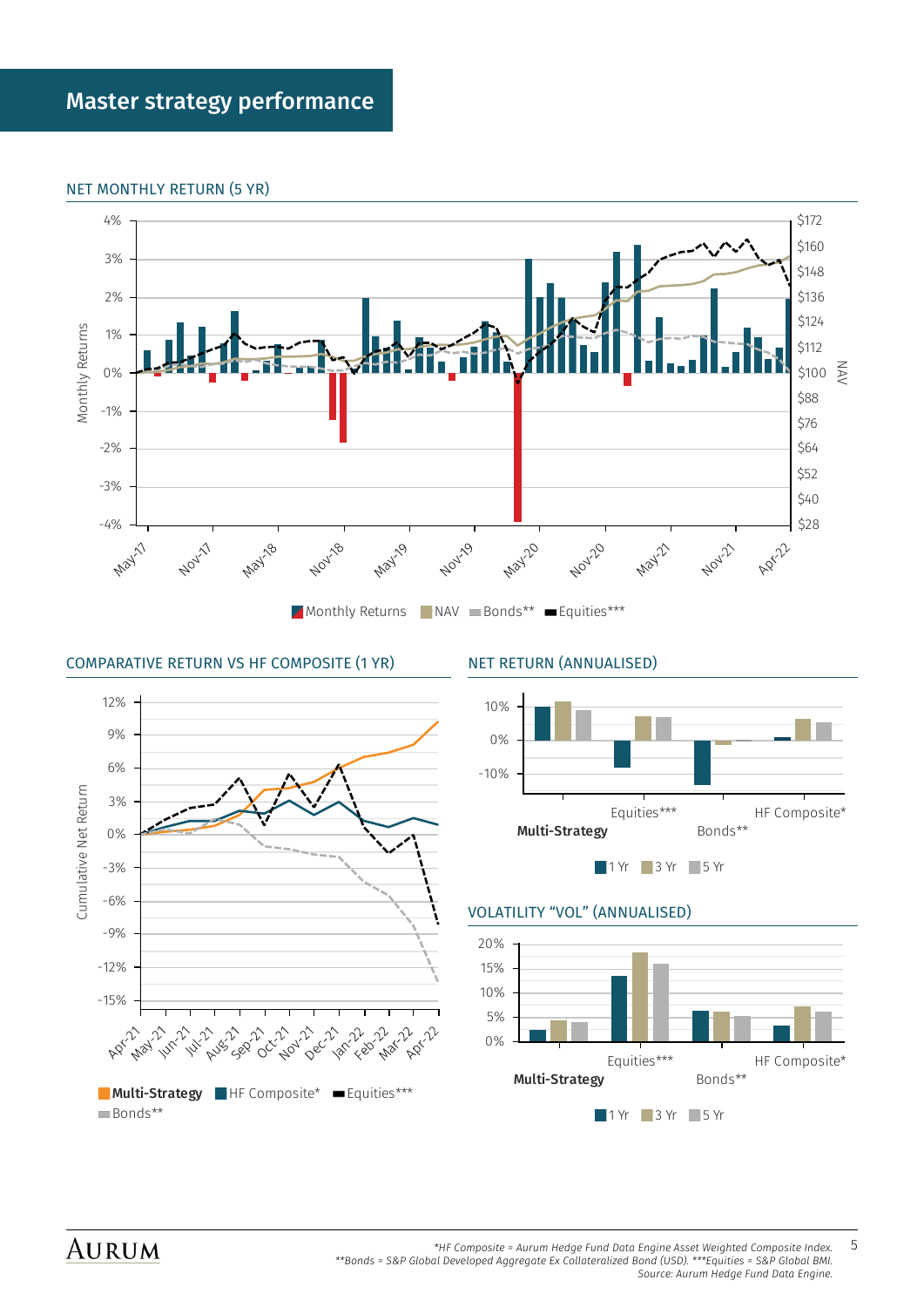#### ROLLING 12-MONTH NET RETURN (5 YR)



**Multi-Strategy** 



**Multi-Strategy**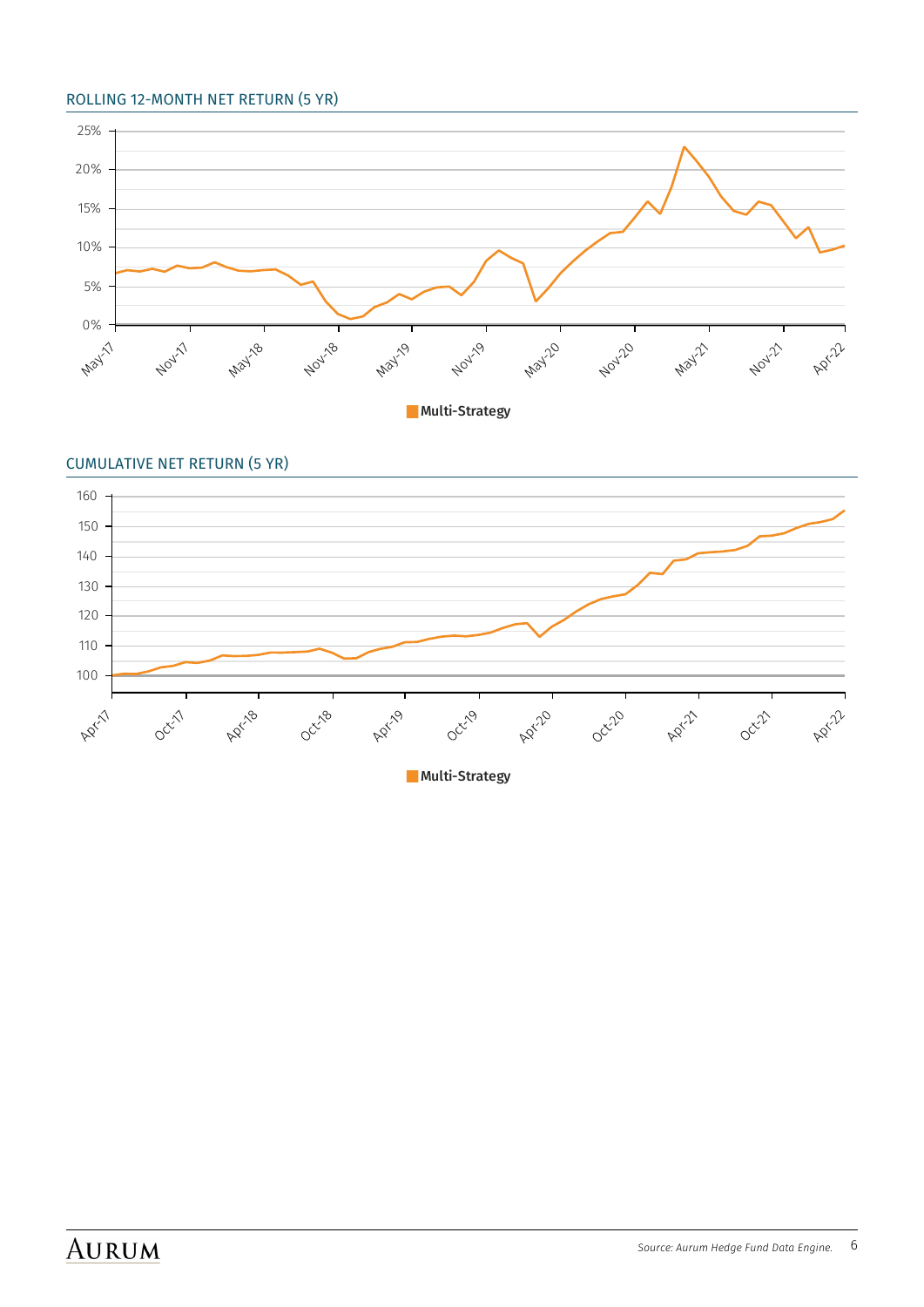#### MASTER STRATEGY NET ANNUALISED RETURNS



#### MULTIPLE PERIOD – HIERARCHICAL ANNUALISED NET RETURN

| <b>1 YEAR</b>         | 3 YEAR                         | 5 YEAR                        | 10 YEAR                       |
|-----------------------|--------------------------------|-------------------------------|-------------------------------|
| Quant<br>15.5%        | <b>Multi-Strategy</b><br>11.8% | <b>Multi-Strategy</b><br>9.2% | <b>Multi-Strategy</b><br>8.2% |
| <b>Multi-Strategy</b> | <b>Event</b>                   | Event                         | Event                         |
| 10.2%                 | 8.9%                           | 7.3%                          | 6.6%                          |
| Arbitrage             | Arbitrage                      | Long biased                   | Equity L/S                    |
| 5.8%                  | 8.0%                           | 6.2%                          | 5.6%                          |
| <b>Macro</b>          | Long biased                    | Equity L/S                    | Long biased                   |
| 1.9%                  | 6.6%                           | 5.3%                          | 5.6%                          |
| Credit                | Equity L/S                     | Arbitrage                     | Credit                        |
| 1.9%                  | 5.6%                           | 5.0%                          | 5.0%                          |
| Event                 | <b>Macro</b>                   | <b>Macro</b>                  | Quant                         |
| 1.5%                  | 5.5%                           | 4.3%                          | 3.4%                          |
| Long biased           | Quant                          | <b>Credit</b>                 | <b>Macro</b>                  |
| $-4.9\%$              | 4.9%                           | 4.2%                          | 3.4%                          |
| Equity L/S            | <b>Credit</b>                  | Quant                         | Arbitrage                     |
| $-9.2%$               | 4.0%                           | 3.9%                          | 2.7%                          |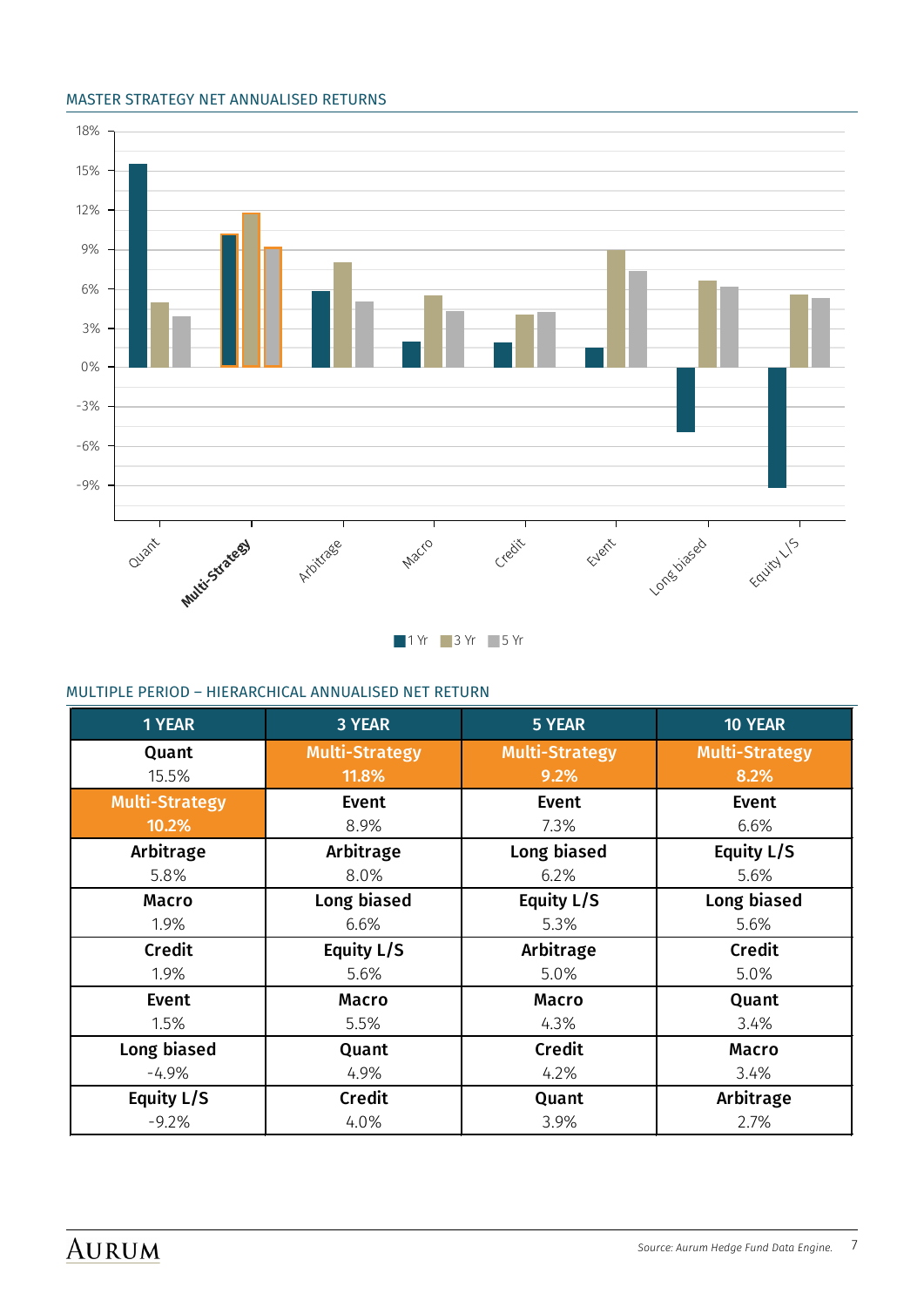#### STRATEGY NET TOTAL RETURN VS ANNUALISED VOL (3 YR)



#### SHARPE RATIO BY HEDGE FUND STRATEGY (3 YR)‡

AURUM



*Source: Aurum Hedge Fund Data Engine, Bloomberg. ‡Risk Free Rate = period average of 3-month US Libor 0.36%* 8 *HF Composite = Aurum Hedge Fund Data Engine Asset Weighted Composite Index. \*\*\*Equities = S&P Global BMI. \*\*Bonds = S&P Global Developed Aggregate Ex Collateralized Bond (USD).*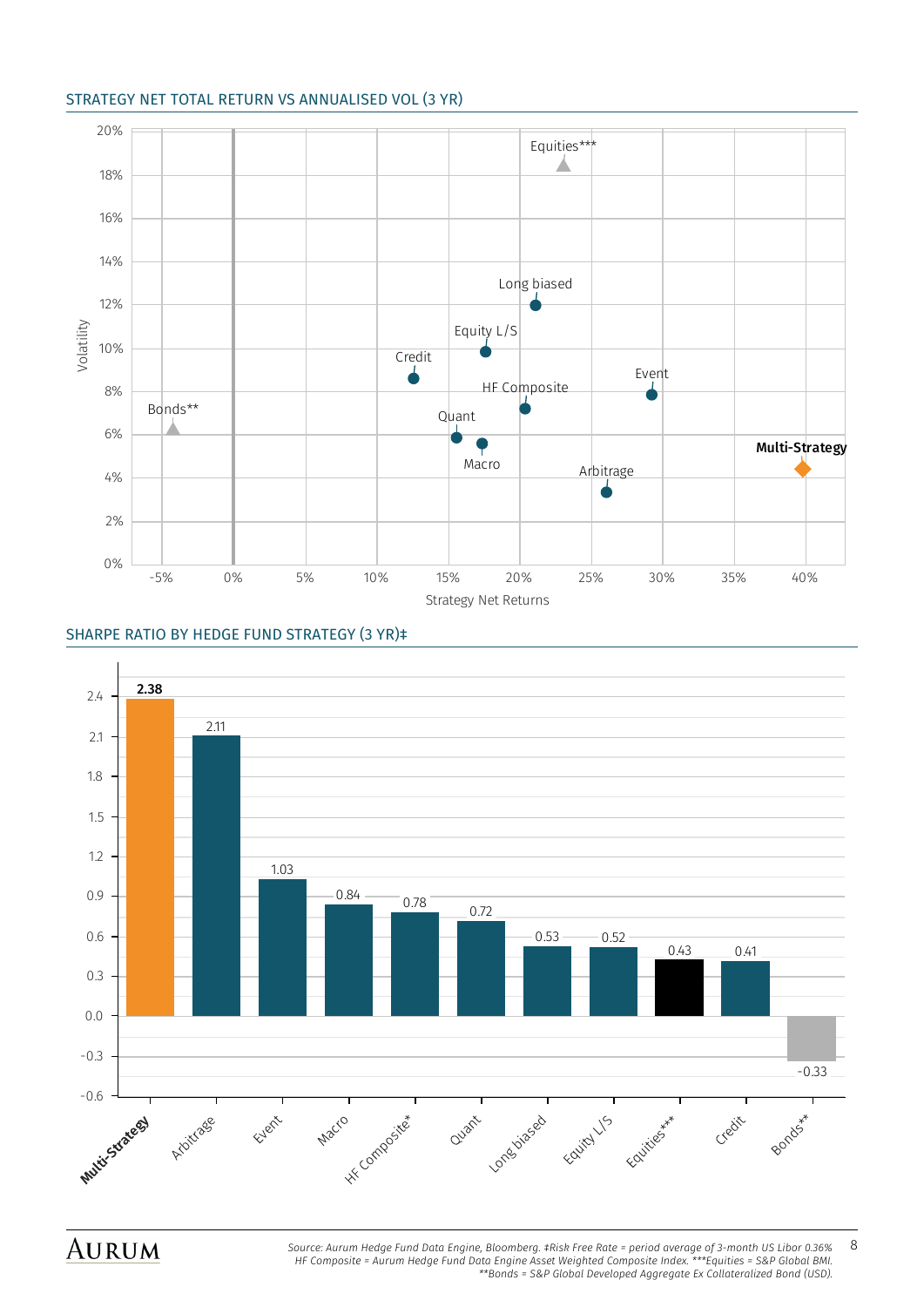#### STRATEGY BETA TO BONDS\*\* AND BETA TO EQUITIES (3 YR)



#### STRATEGY CORRELATION TO BONDS AND CORRELATION TO EQUITIES\*\*\* (3 YR)

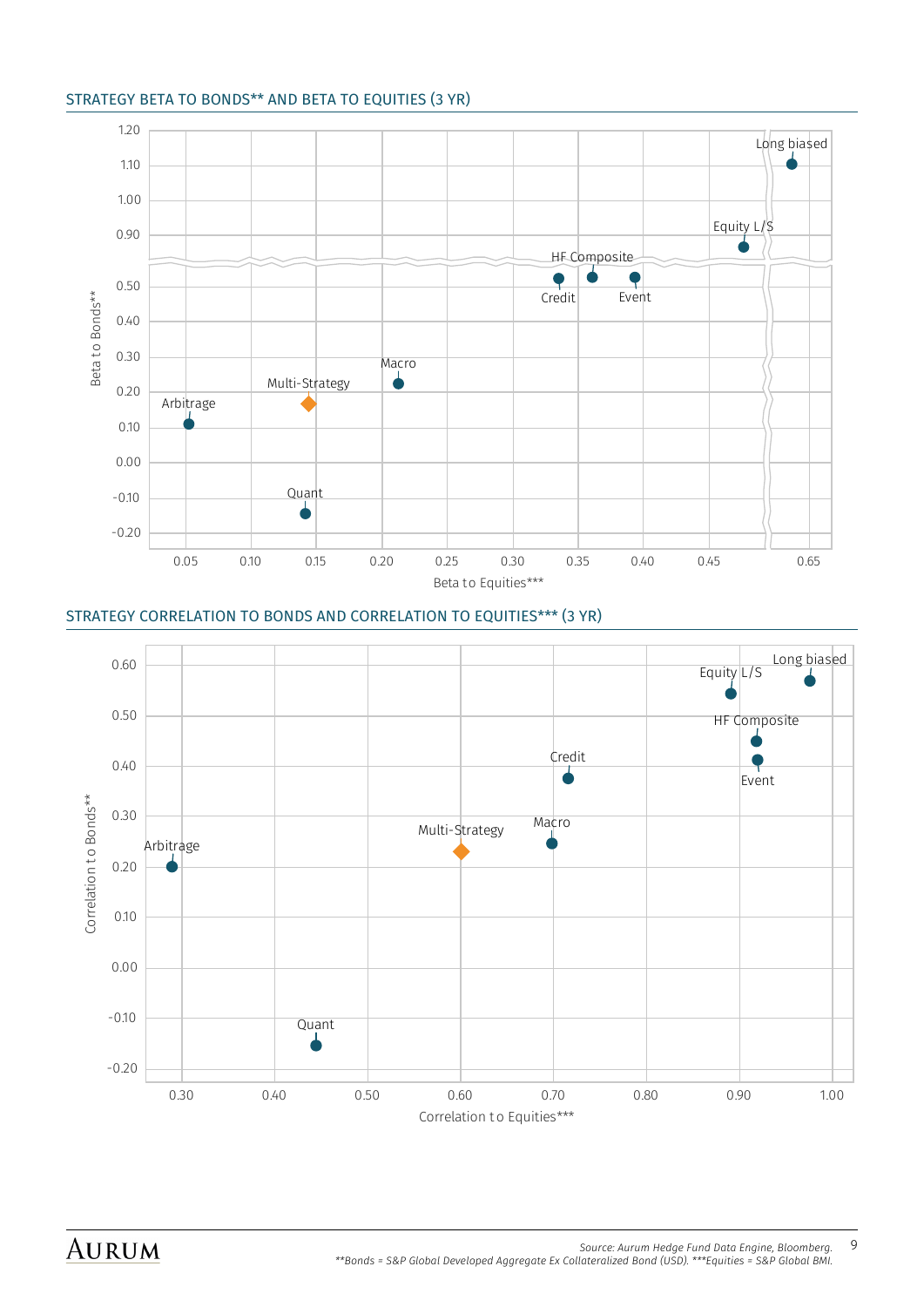#### <span id="page-9-0"></span>MASTER STRATEGY - DECOMPOSING DOLLAR PERF. INTO ALPHA, BETA AND RISK FREE (RF) COMPONENTS



*These charts decompose the Hedge Fund Composite dollar returns into beta, alpha and risk free ("Rf") components, as follows: alpha = actual return – Rf – beta \* (market return – Rf).* 

*Where Rf is the risk free rate as defined by a rolling 3m USD Libor, where market return is that of S&P Global BMI ('the market index') and where beta has been calculated with respect to each underlying fund observed on a 24m rolling basis to the market index. The monthly alpha, beta and Rf components are then applied to each underlying fund's dollar performance for a particular month, and then at a master strategy or industry level the individual fund dollar contributions are aggregated.* 

*Note, Betas can be negative in certain cases, creating negative dollar attributions. These are offset by corresponding positive alpha contributions.*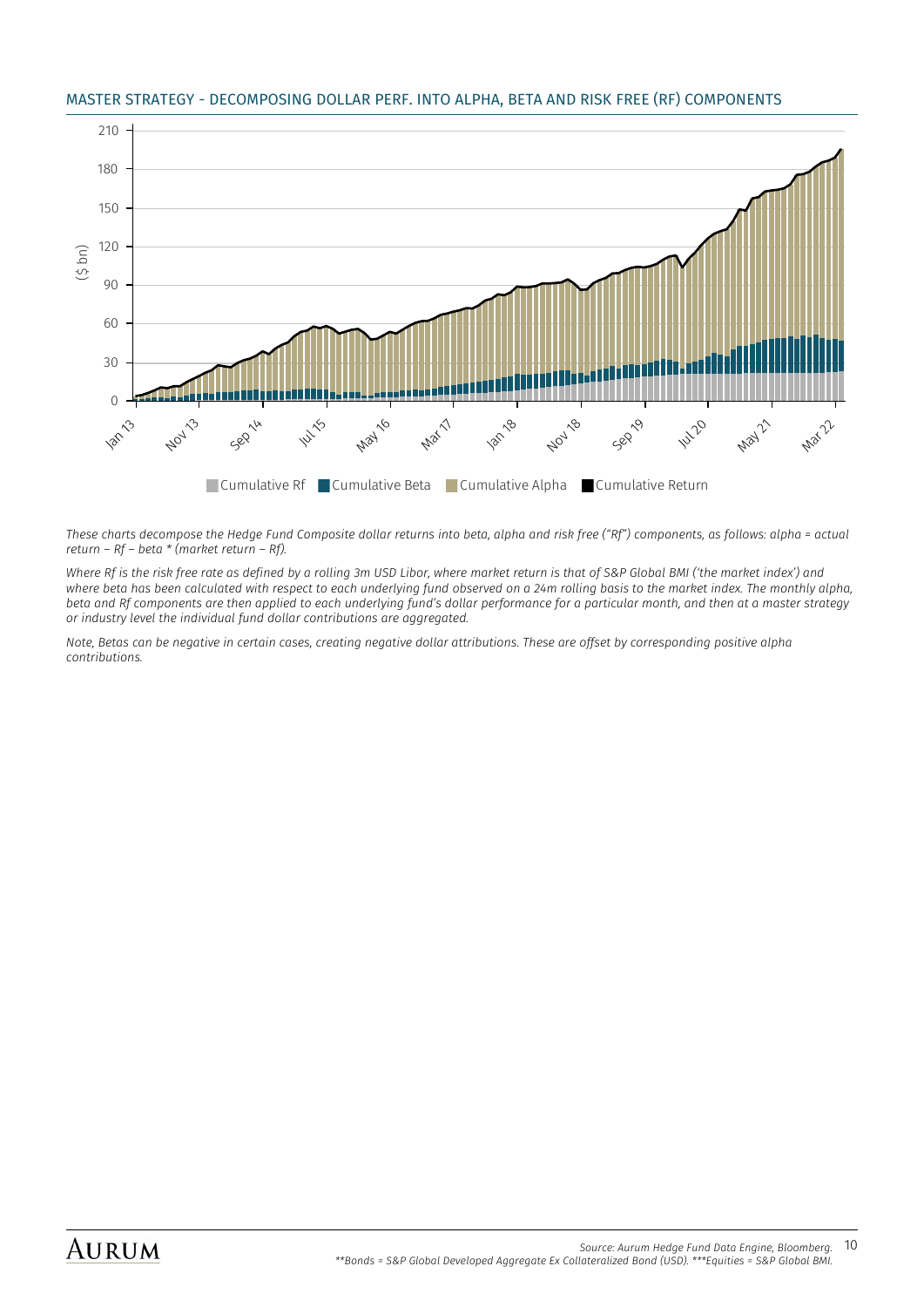## <span id="page-10-0"></span>Hedge fund strategy performance

#### CUMULATIVE NET RETURN OF MASTER STRATEGIES (1 YR)

| l Net Performance | Mav-21 Iun-21 |          | lul-21   | <b>Aug-21</b> | Sep-21       | Oct-21   | Nov-21 Dec-21   Jan-22    |           |          |                   | Feb-22 Mar-22 Apr-22 |          | YTD        | 12M       |
|-------------------|---------------|----------|----------|---------------|--------------|----------|---------------------------|-----------|----------|-------------------|----------------------|----------|------------|-----------|
| <b>Quant</b>      | 1.12%         | $-0.22%$ | 1.13%    | 0.50%         | 0.09%        | 1.15%    | $-1.24%$                  | 2.76%     | 0.95%    | 0.69%             | 3.93%                | 3.81%    | 9.66%      | 15.54%    |
| Multi-Strategy    | 0.25%         | 0.18%    | 0.35%    | 0.97%         | 2.23%        | 0.16%    | 0.54%                     | 1.19%     | 0.94%    | 0.37%             | 0.67%                | 1.94%    | 3.98%      | 10.22%    |
| Arbitrage         | 0.14%         | 0.23%    | $-0.24%$ | $-0.07%$      | 0.85%        | 0.46%    | 0.54%                     | $-0.07\%$ | 1.11%    | 0.68%             | 0.42%                | 1.60%    | 3.87%      | 5.80%     |
| Macro             | 0.71%         | $-0.67%$ | $-0.80%$ | 0.62%         | $-0.01%$     | $-1.61%$ | $-1.06%$                  | 1.00%     | 0.82%    | $-0.61\%$         | 2.03%                | 1.57%    | 3.85%      | 1.94%     |
| <b>■</b> Credit   | $1.00\%$      | 0.72%    | 0.19%    | 0.52%         | 0.55%        | 0.38%    | $-0.31%$                  | 0.58%     | $-0.32%$ | $-0.55%$          | 0.05%                | $-0.88%$ | $-1.70%$   | .91%      |
| Event             | 0.70%         | 0.39%    | $-0.60%$ | 1.28%         | 0.70%        | 1.23%    | $-0.96%$                  | 1.33%     | $-1.74%$ | $-0.37%$          | 0.75%                | $-1.13%$ | $-2.48%$   | .52%      |
| Long biased       | 1.66%         | 0.94%    | 0.16%    | 1.19%         | $-2.17%$     | 2.09%    | $-1.76%$                  | 2.22%     | $-3.43%$ | $-1.43%$          | 0.18%                | $-4.44%$ | $-8.87%$   | $-4.95%$  |
| Equity $L/S$      | $-0.31%$      | 1.49%    | $-0.55%$ | 1.32%         | $-0.90%$     | 2.34%    | $-2.91%$                  | $-0.12\%$ | $-4.87%$ | $-1.25%$          | $-0.64%$             | $-2.95%$ | $-9.42%$   | $-9.18%$  |
| HF Composite*     | 0.67%         | 0.55%    | 0.00%    | 0.91%         | $-0.25%$     | 1.15%    | $-1.26%$                  | $1.16\%$  | $-1.66%$ | $-0.57%$          | 0.81%                | $-0.60%$ | -2.01%     | 0.88%     |
| Bonds**           | 0.49%         | $-0.39%$ | 1.31%    | $-0.50%$      | $-1.95%$     |          | $-0.26\% -0.48\% -0.23\%$ |           |          | $-2.28\% -1.30\%$ | $-2.90%$             | $-5.61%$ | $-11.60\%$ | $-13.39%$ |
| Equities***       | $1.33\%$      | 1.04%    | 0.32%    |               | 2.35% -4.08% | 4.65%    | $-2.90%$                  | 3.79%     | $-5.32%$ | $-2.39%$          | 1.70%                | $-8.10%$ | $-13.62%$  | $-8.14%$  |

#### CUMULATIVE NET RETURN OF SUB-STRATEGIES (1 YR)

| <b>Net Performance</b> | May-21 Jun-21 |          | Jul-21   | <b>Aug-21</b> | Sep-21   | Oct-21   |          | Nov-21 Dec-21 | $Jan-22$ |          | Feb-22 Mar-22 Apr-22 |          | <b>YTD</b> | 12M       |
|------------------------|---------------|----------|----------|---------------|----------|----------|----------|---------------|----------|----------|----------------------|----------|------------|-----------|
| Commodities            | 1.89%         | 2.19%    | 0.49%    | 0.80%         | 2.23%    | 2.49%    | $-2.13%$ | 2.77%         | 1.36%    | 2.46%    | 6.03%                | 2.82%    | 13.22%     | 25.83%    |
| Quant Macro/GAA        | 0.29%         | 0.38%    | $-0.67%$ | 0.52%         | 1.71%    | 0.38%    | $-1.36%$ | 2.82%         | 2.74%    | 0.42%    | 3.98%                | 6.30%    | 14.05%     | 18.71%    |
| <b>CTA</b>             | 1.92%         | $-0.74%$ | 0.88%    | 0.23%         | 0.05%    | 2.60%    | $-3.33%$ | 0.99%         | 0.82%    | 2.34%    | 6.56%                | 4.65%    | 15.07%     | 17.98%    |
| <b>Quant EMN</b>       | 2.12%         | $-1.66%$ | 4.19%    | 0.80%         | $-2.30%$ | 1.06%    | 0.25%    | 6.20%         | $-1.27%$ | $-0.98%$ | 2.51%                | 1.98%    | 2.20%      | 13.32%    |
| Stat Arb               | $-0.82%$      | 0.77%    | 0.95%    | 0.44%         | 1.46%    | 0.05%    | 1.17%    | 1.87%         | 1.22%    | 0.30%    | 2.44%                | 1.91%    | 5.99%      | 12.38%    |
| Multi-Strategy         | 0.25%         | 0.18%    | 0.35%    | 0.97%         | 2.23%    | 0.16%    | 0.54%    | 1.19%         | 0.94%    | 0.37%    | 0.67%                | 1.94%    | 3.98%      | 10.22%    |
| Event - Multi-Strategy | 0.77%         | 0.73%    | $-0.67%$ | 1.18%         | 1.31%    | 0.72%    | 0.27%    | 0.90%         | 0.62%    | 0.50%    | 0.92%                | 0.29%    | 2.36%      | 7.80%     |
| Tail Protection        | $-0.49%$      | $-1.16%$ | $-0.80%$ | $-1.51%$      | 0.65%    | $-0.40%$ | 1.72%    | $-2.88%$      | 2.56%    | 2.24%    | 1.44%                | 5.32%    | 12.03%     | 6.62%     |
| Arb Opportunistic      | $-0.01%$      | 1.09%    | $-0.19%$ | 0.20%         | 1.40%    | 1.33%    | 0.15%    | 0.32%         | 0.49%    | 0.44%    | 0.35%                | 0.88%    | 2.17%      | 6.62%     |
| Vol Arb                | 0.46%         | $-0.18%$ | $-0.33%$ | $-0.04%$      | 0.36%    | $-0.47%$ | 0.75%    | 0.52%         | 1.95%    | 0.84%    | 0.52%                | 2.04%    | 5.45%      | 6.57%     |
| Distressed Credit      | 2.16%         | 0.89%    | $-0.22%$ | 0.73%         | 0.80%    | 0.77%    | $-0.75%$ | 0.68%         | $-0.23%$ | 0.00%    | 1.36%                | $-0.46%$ | 0.67%      | 5.86%     |
| Risk Premia            | 1.87%         | 0.44%    | 2.23%    | 0.75%         | $-2.02%$ | 0.64%    | 0.19%    | 3.35%         | $-0.39%$ | $-0.14%$ | 0.03%                | $-1.37%$ | $-1.86%$   | 5.59%     |
| Fixed Income RV        | 0.04%         | $-0.47%$ | $-0.38%$ | 0.15%         | 0.47%    | $-2.06%$ | 0.27%    | 1.10%         | 1.24%    | 0.21%    | 0.71%                | 1.09%    | 3.28%      | 2.34%     |
| <b>Global Macro</b>    | 0.55%         | $-1.16%$ | $-1.30%$ | 0.38%         | 0.14%    | $-2.15%$ | $-1.19%$ | 0.58%         | 1.16%    | 0.02%    | 2.68%                | 2.36%    | 6.34%      | 1.97%     |
| <b>Fundamental EMN</b> | 0.00%         | $-0.35%$ | 0.83%    | 1.41%         | 0.39%    | 0.49%    | $-1.14%$ | 1.09%         | $-0.30%$ | $-0.38%$ | 0.10%                | $-0.50%$ | $-1.08%$   | 1.62%     |
| Convert Arb            | 0.25%         | 0.30%    | 0.18%    | 0.29%         | 1.01%    | 1.26%    | $-0.08%$ | 0.33%         | $-0.46%$ | $-0.43%$ | $-0.40%$             | $-0.81%$ | $-2.09%$   | 1.43%     |
| Event - Merger Arb     | 0.33%         | $-0.49%$ | $-1.98%$ | 0.71%         | 0.79%    | 0.76%    | $-0.03%$ | 0.55%         | $-0.19%$ | 0.94%    | 0.30%                | $-0.77%$ | 0.27%      | 0.88%     |
| Credit                 | 0.61%         | 0.67%    | 0.32%    | 0.44%         | 0.47%    | 0.25%    | $-0.17%$ | 0.55%         | $-0.35%$ | $-0.73%$ | $-0.37%$             | $-1.06%$ | $-2.49%$   | 0.61%     |
| ELS - Europe           | 0.00%         | 0.92%    | 1.57%    | 1.10%         | $-0.94%$ | 1.92%    | $-1.47%$ | 0.77%         | $-3.41%$ | $-0.56%$ | 0.27%                | $-0.50%$ | $-4.17%$   | $-0.46%$  |
| Event - Activist       | 0.65%         | $-0.08%$ | 0.11%    | 0.75%         | $-0.43%$ | 2.44%    | $-1.34%$ | 4.65%         | $-4.54%$ | $-2.12%$ | 2.54%                | $-3.48%$ | $-7.52%$   | $-1.19%$  |
| <b>EM Macro</b>        | 1.50%         | $-0.14%$ | $-0.17%$ | 1.73%         | $-1.44%$ | $-0.88%$ | $-1.78%$ | 1.42%         | $-0.62%$ | $-4.16%$ | 0.17%                | $-0.50%$ | $-5.07%$   | $-4.91%$  |
| Long biased            | 1.66%         | 0.94%    | 0.16%    | 1.19%         | $-2.17%$ | 2.09%    | $-1.76%$ | 2.22%         | $-3.43%$ | $-1.43%$ | 0.18%                | $-4.44%$ | $-8.87%$   | $-4.95%$  |
| Event - Opportunistic  | 0.76%         | 0.56%    | $-0.61%$ | 2.05%         | 0.64%    | 1.20%    | $-2.84%$ | $-0.41%$      | $-3.62%$ | $-0.84%$ | $-0.83%$             | $-1.77%$ | $-6.90%$   | $-5.71%$  |
| ELS - Global           | 0.87%         | 0.69%    | $-0.03%$ | 0.22%         | 0.60%    | 2.86%    | $-3.08%$ | $-0.77%$      | $-4.93%$ | $-1.50%$ | $-1.04%$             | $-1.96%$ | $-9.14%$   | $-7.99%$  |
| <b>ELS - APAC</b>      | 0.89%         | 1.16%    | $-2.98%$ | 1.19%         | 0.71%    | 1.93%    | $-0.30%$ | $-1.73%$      | $-3.69%$ | $-1.50%$ | $-4.12%$             | $-0.90%$ | $-9.87%$   | $-9.16%$  |
| ELS - US               | $-0.26%$      | 1.00%    | 0.10%    | 0.71%         | $-2.05%$ | 2.40%    | $-2.84%$ | 1.63%         | $-4.64%$ | $-1.11%$ | $-0.72%$             | $-3.82%$ | $-9.96%$   | $-9.44%$  |
| ELS - Other            | 1.72%         | 0.92%    | $-3.51%$ | $-0.55%$      | $-1.96%$ | 0.41%    | $-2.80%$ | 1.55%         | 0.59%    | $-3.44%$ | $-1.96%$             | $-1.48%$ | $-6.19%$   | $-10.19%$ |
| ELS - Sector           | $-1.88%$      | 3.17%    | $-1.58%$ | 2.79%         | $-1.74%$ | 2.67%    | $-4.44%$ | $-1.10%$      | $-7.20%$ | $-1.37%$ | 0.34%                | $-5.28%$ | $-13.01%$  | $-15.05%$ |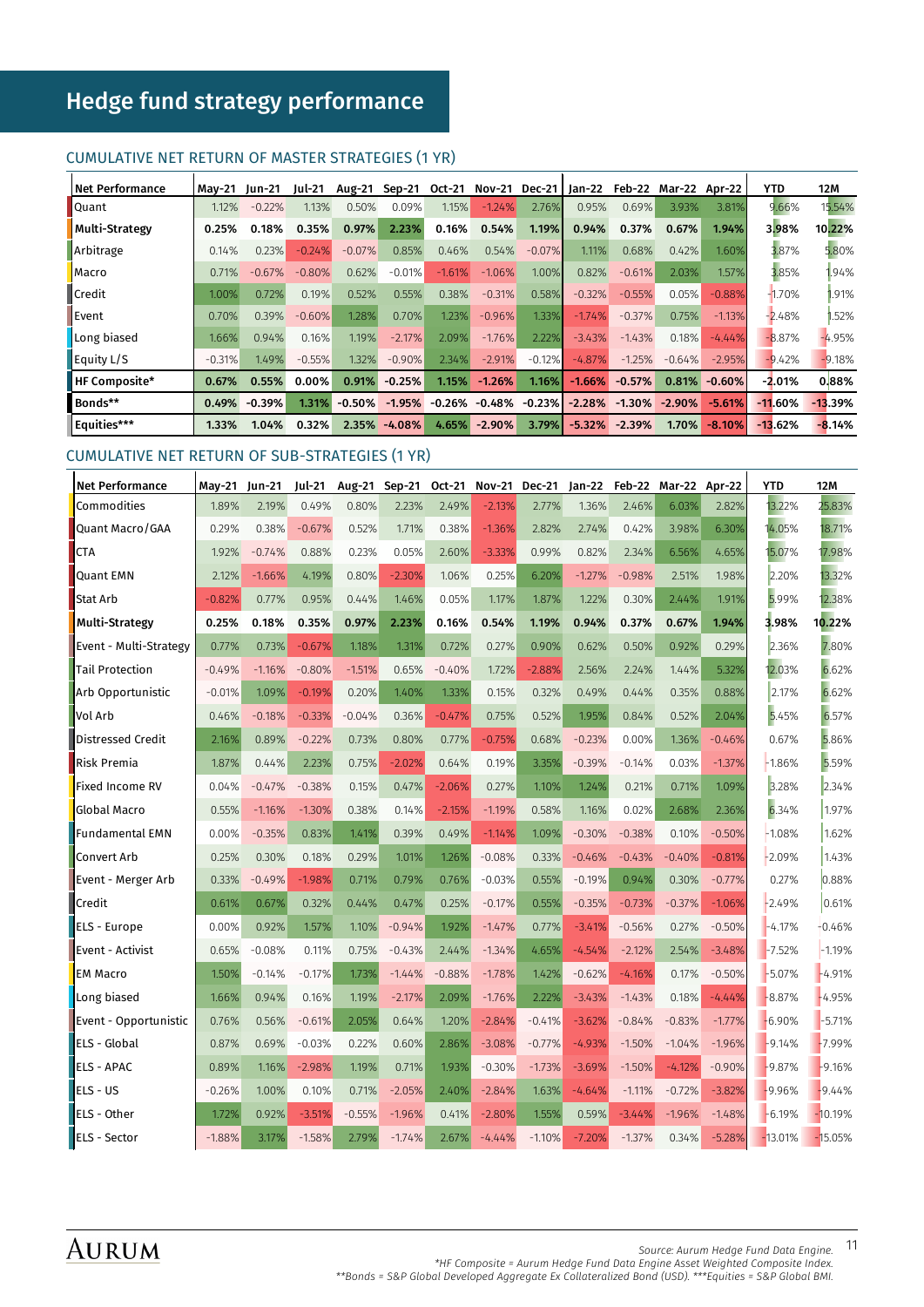



#### <span id="page-11-0"></span>MASTER STRATEGY NET RETURN DISTRIBUTION (1 YR)

#### HEDGE FUND MASTER STRATEGIES NET MONTHLY RETURN DISTRIBUTION









Equity L/S



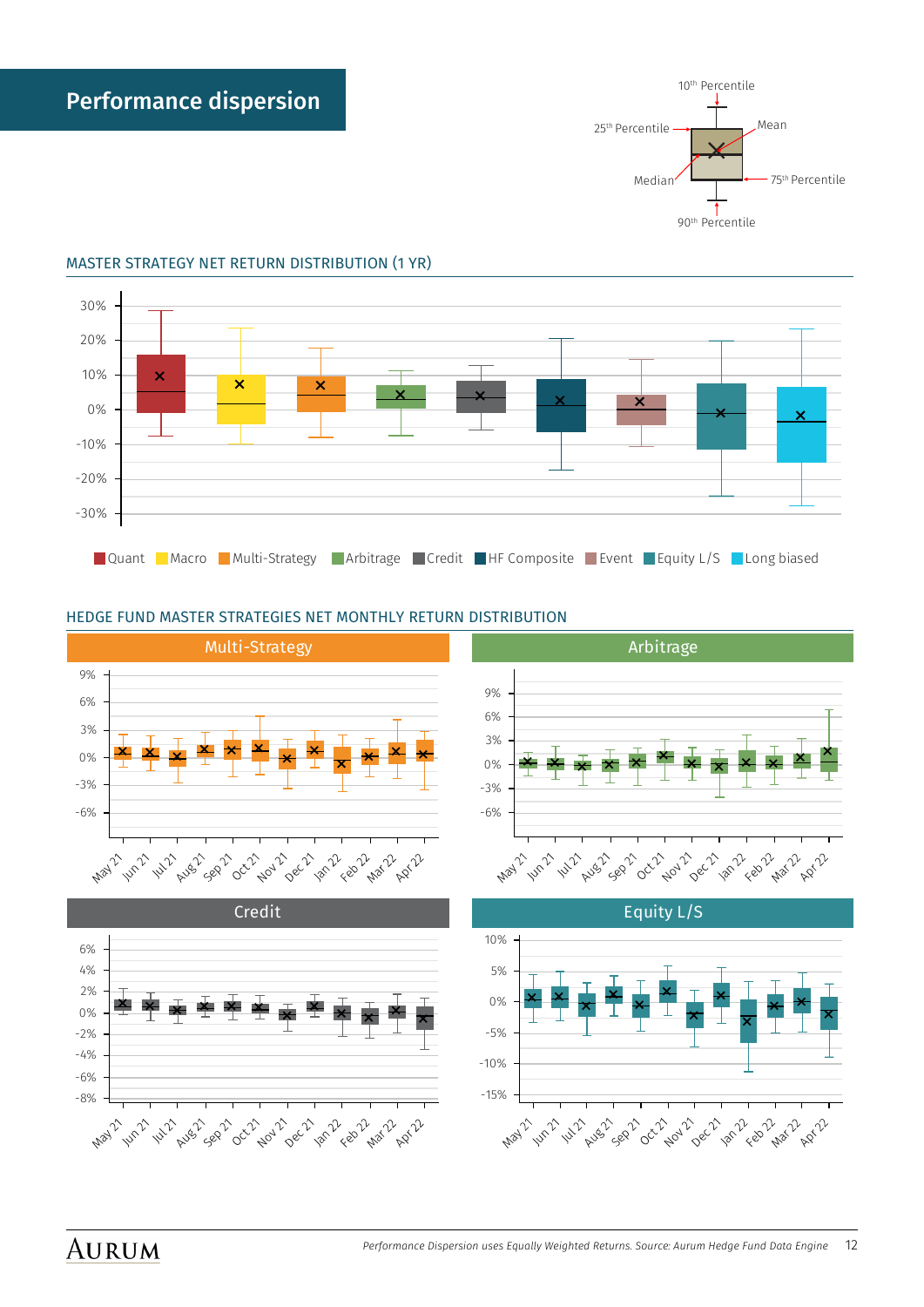





Event

3% 6% 9%



2 Apr 22



## AURUM



Long biased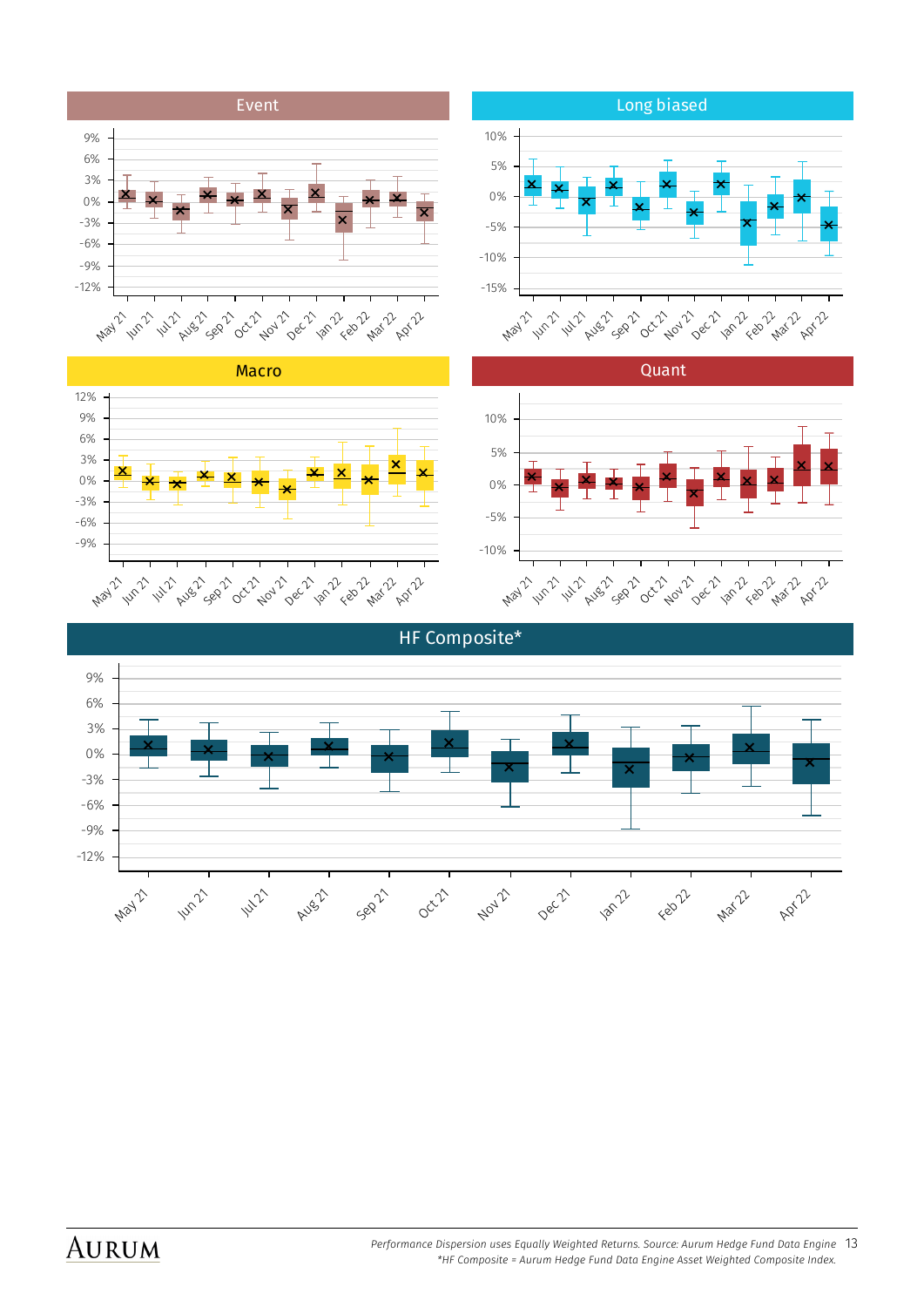## <span id="page-13-0"></span>Assets, flows and fees

#### NUMBER OF FUNDS AND AUM OF MULTI-STRATEGY



#### AUM OF MASTER STRATEGIES – APRIL 2022 (\$ BN)

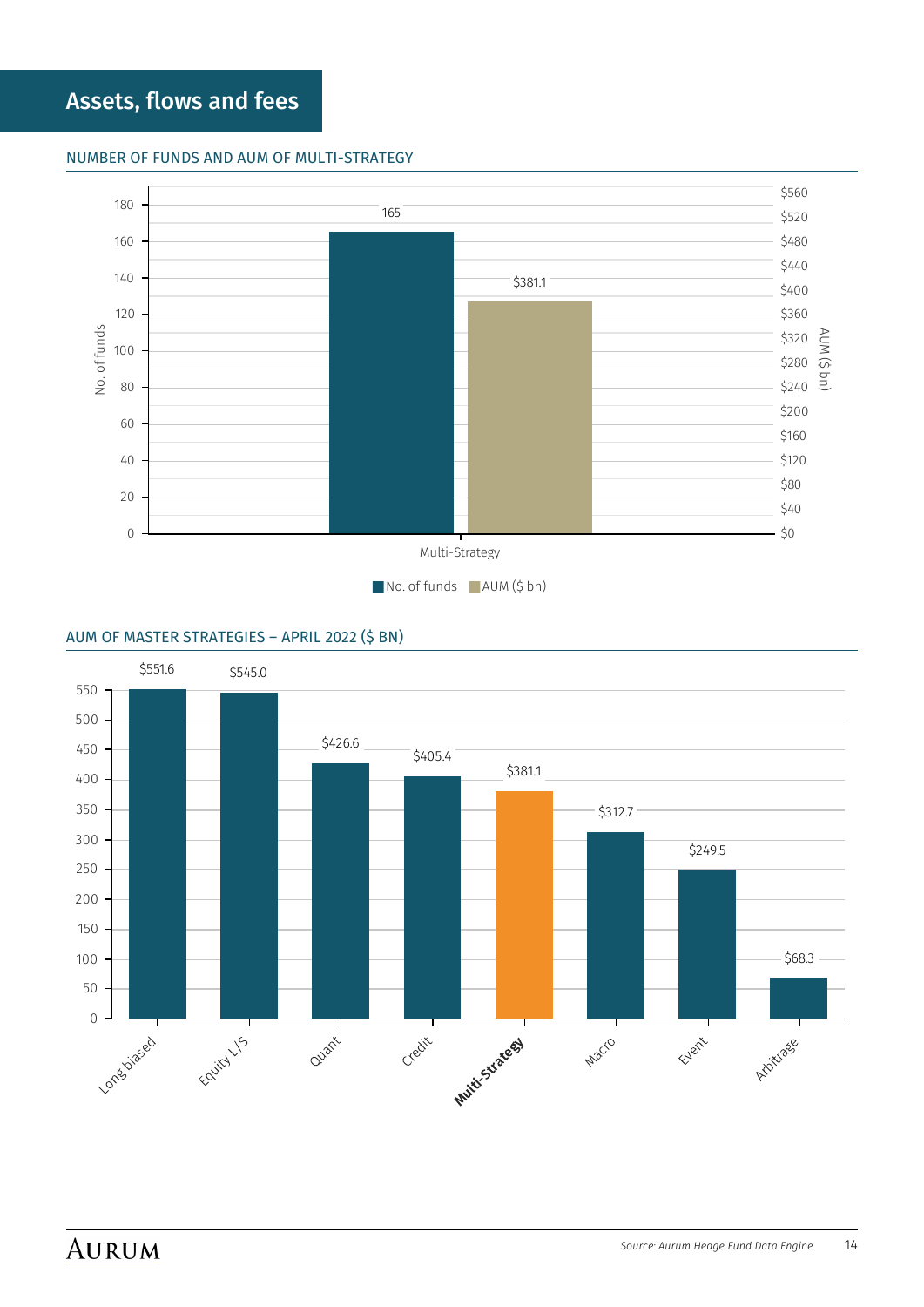#### MULTI-STRATEGY FUND CONCENTRATION (\$ BN)





MULTI-STRATEGY 12-MONTH CHANGE IN AUM

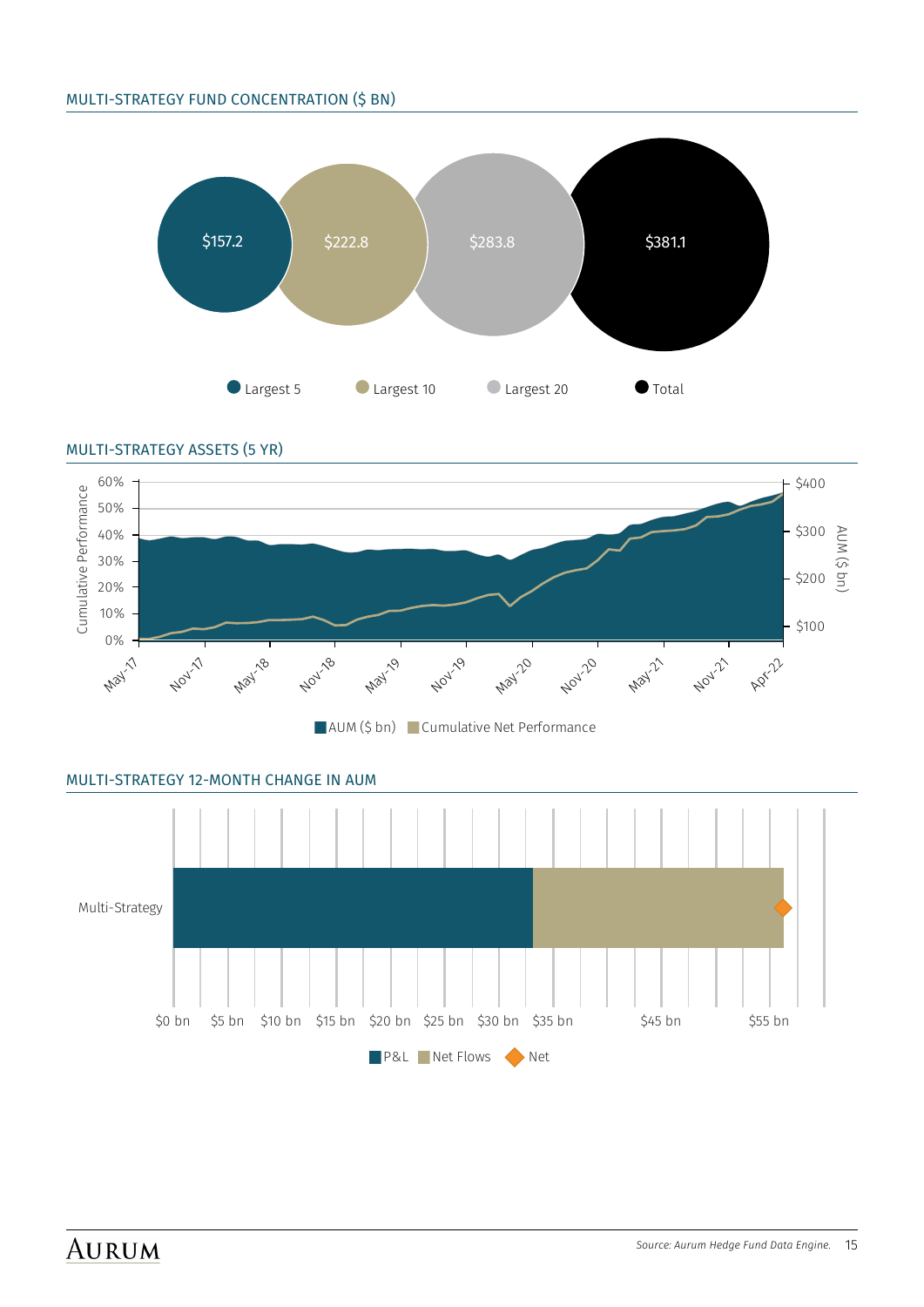#### <span id="page-15-0"></span>TERMS AND CONDITIONS

|                | <b>Median</b><br>redemption<br>notice (days) | <b>Median</b><br>redemption<br>frequency | <b>Weighted avg.</b><br>redemption<br>total $(days)^1$ | Weighted avg.      | Weighted avg.<br>management fee performance fee |
|----------------|----------------------------------------------|------------------------------------------|--------------------------------------------------------|--------------------|-------------------------------------------------|
| Multi-strategy | 60                                           | Quarterly                                | 226                                                    | 1.49% <sup>2</sup> | 19.87%                                          |

*1 Weighted Avg. Redemption Total (Days) is the weighted average of both redemptions notice days and redemption frequency days.*

*2 Some funds operate a pass through fee structure in addition to, or instead of, a traditional management fee. Aurum does not currently include funds which operate a pass through structure within this management fee calculation (even if they also separately charge a management fee), accordingly the weighted average management fee above excludes funds with this fee structure.*

### Definitions:

#### Multi-strategy

Whilst these are funds investing across multiple strategies, they are characterised by their overwhelming focus on the broad event-driven space and therefore placed in their own category. Such funds consistently generate a significant portion of their P&L from the primary event-driven investing categories: merger arbitrage, soft-catalyst event-driven situations (spin-offs, spin-outs, share- class arbitrage, non-mandatory shareholder elections, index-rebalancing, holdco/subsidiary relative value trade, high probability potential merger 'targets', etc.) and/or activist investing. Some funds may also allocate a portion of their capital to Distressed (which can fall under the category of event- driven investing), however, if the majority of the risk is in consistently in the distressed arena, it falls under the 'credit/distressed' categorisation.

#### Bond and equity indices

The S&P Global BMI and S&P Global Developed Aggregate Ex Collateralized Bond (USD) Total Return Index (the "S&P Indices") are products of S&P Dow Jones Indices LLC, its affiliates and/or their licensors and has been licensed for use by Aurum Research Limited. Copyright © 2021 S&P Dow Jones Indices LLC, its affiliates and/or their licensors. All rights reserved. Redistribution or reproduction in whole or in part are prohibited without written permission of S&P Dow Jones Indices LLC. For more information on any of S&P Dow Jones Indices LLC's indices please visit www.spdji.com. S&P® is a registered trademark of Standard & Poor's Financial Services LLC and Dow Jones® is a registered trademark of Dow Jones Trademark Holdings LLC. Neither S&P Dow Jones Indices LLC, Dow Jones Trademark Holdings LLC, their affiliates nor their third party licensors make any representation or warranty, express or implied, as to the ability of any index to accurately represent the asset class or market sector that it purports to represent and neither S&P Dow Jones Indices LLC, Dow Jones Trademark Holdings LLC, their affiliates nor their third party licensors shall have any liability for any errors, omissions, or interruptions of any index or the data included therein. By accepting delivery of this Paper, the reader: (a) agrees it will not extract any index values from the Paper nor will it store, reproduce or further distribute the index values to any third party for any purpose in any format or by any means except that reader may store the Paper for its personal, non-commercial use; (b) acknowledges and agrees that S&P own the S&P Indices, the associated index values and all intellectual property therein and (c) S&P disclaims any and all warranties and representations with respect to the S&P Indices.